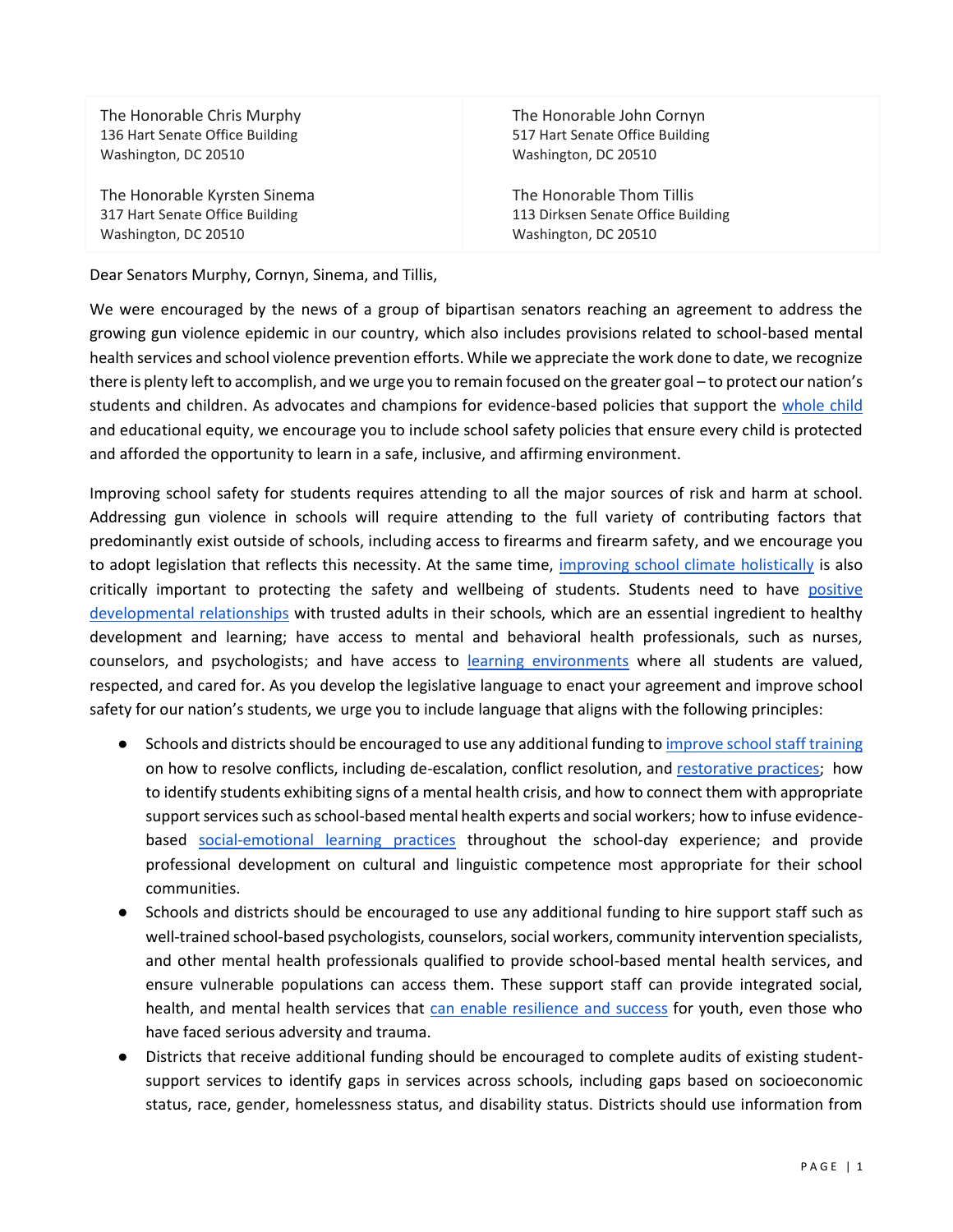the audits along with [evidence-based practices](https://k12.designprinciples.org/integrated-support-systems) to inform how best to target additional funds to schools and students most in need.

In addition to aligning to the above principles, the legislation should not focus the use of funding on physically hardening schools, hiring school resource officers (SROs), implementing "zero tolerance policies" or promulgating [behavioral threat assessments](https://www.newamerica.org/education-policy/briefs/threat-assessment-systems-as-a-school-discipline-safety-strategy/) in schools. These practices hav[e not been shown](https://learningpolicyinstitute.org/product/student-civil-rights-school-discipline-report) to increase school safety, and instead have been correlated with having disproportionate negative impacts on our most marginalized students, thus increasing risks to their mental health and well-being. Despite the significant number of students dealing with toxic and often chronic stress, middle and high schools where Black students comprise the demographic majority ar[e more likely to have security staff but not mental health providers.](https://www.childtrends.org/blog/compared-to-majority-white-schools-majority-black-schools-are-more-likely-to-have-security-staff) For many Black students and other students of color, the presence of police officers in their schools poses a physical and psychological threat in a place that should be supportive and welcoming.

Further, we are particularly concerned with funds being used to support training efforts on behavioral threat assessments, as these practices can result in the profiling of and discrimination against Black and Brown [students, and children with disabilities.](https://www.ndrn.org/wp-content/uploads/2022/02/K-12-Threat-Assessment-Processes-Civil-Rights-Impacts-1.pdf) Although intended to prevent instances of school violence – any form of which is horrific – behavioral threat assessments often result in the inappropriate sharing of private student information with law enforcement, create long-term educational consequences by labeling and stigmatizing students in question, and increase the volume of discriminatory discipline and inappropriate arrests of children. Already, Black and Brown students and those with disabilities are subjected to [higher rates of punishment](https://learningpolicyinstitute.org/product/student-civil-rights-school-discipline-report) compared to their white peers for similar offenses. Such disproportionate discipline results in Black students [losing 5 times as many instructional days](https://www.aclu.org/sites/default/files/field_document/final_11-million-days_ucla_aclu.pdf) compared to white students, even though Black students account for only 15 percent of the student population. Students experiencing homelessness are also disciplined in schools at [disproportionate rates](https://schoolhouseconnection.org/positive-school-discipline-practices-for-students-experiencing-homelessness/) in comparison to their housed peers, with disproportionalities further exacerbated by race, disability, and sexual identity/orientation. Further, in the 2015-2016 school year, 31 percent of public school students referred to law enforcement or arrested were Black students, and students with disabilities accounted for 28 percent of law enforcement referrals or arrests, even though they make up only 12 percent of the student population. The important legislation you are drafting should not exacerbate these systemic problems.

All students deserve the opportunity to learn in a safe and supportive environment. To improve school safety and prevent future attacks on our nation's most vulnerable students, schools and districts must employ practices that support the holistic needs of a child. We hope your bipartisan legislation will advance school safety for all, and not increase the risk for some. We urge each of you to continue working on behalf of every student in our nation's schools. They deserve nothing less than courageous action at this moment.

Sincerely,

| All4Ed                      | National Center for Learning Disabilities |
|-----------------------------|-------------------------------------------|
| <b>Education Reform Now</b> | SchoolHouse Connection                    |
| The Education Trust         | Teach Plus                                |
| Learning Policy Institute   | UnidosUS                                  |